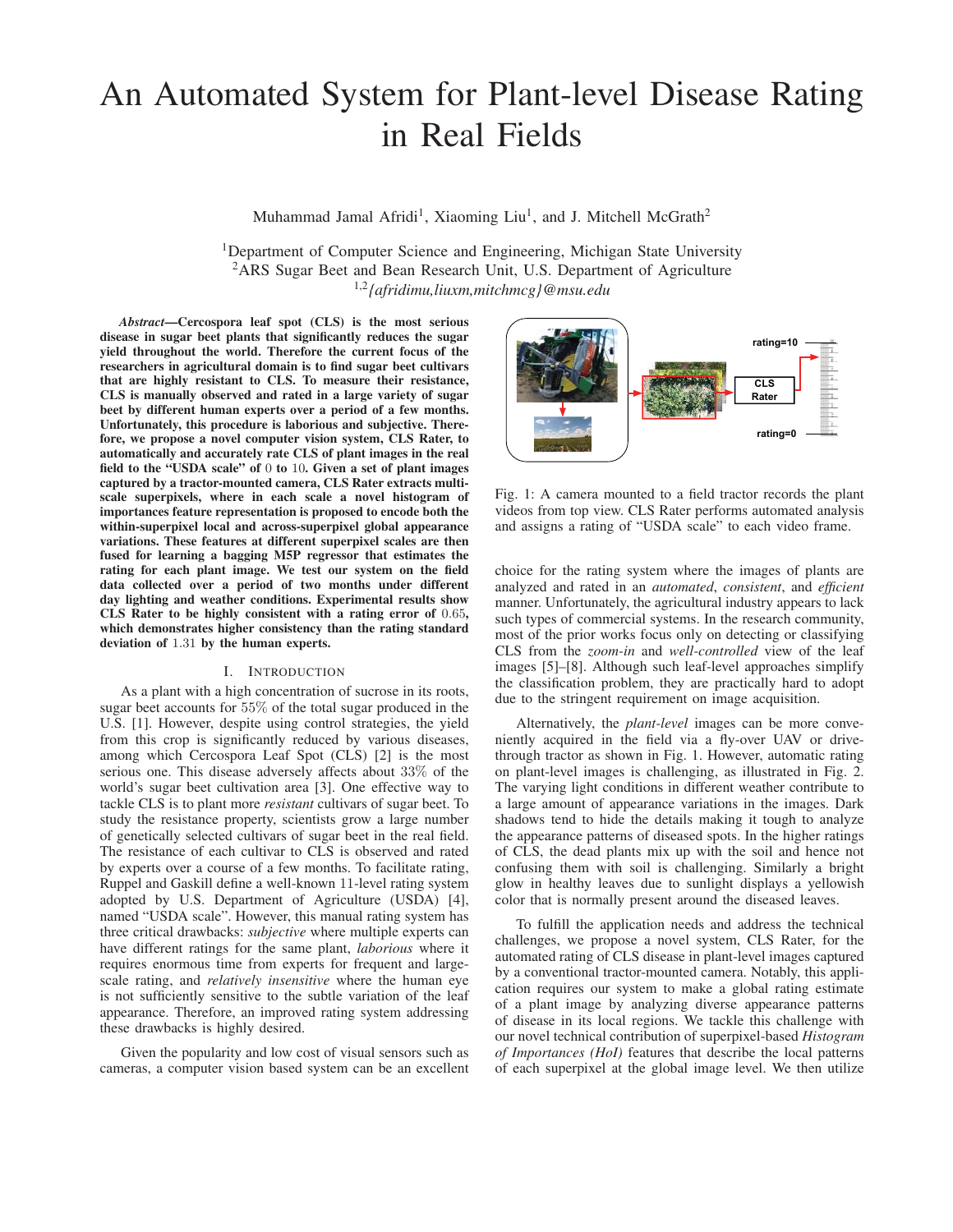

(c) Plants mix up with the soil (d) Variations in soil

Fig. 2: Appearance variations of plant images.

these features for learning image-level regression models. Although superpixels are frequently used in image segmentation problems [9]–[11], they have not been explicitly used to learn image-level regression models. Given an input image, we first extract superpixels at a pre-defined scale, e.g., M superpixels. Since each superpixel is a collection of neighboring pixels with similar appearance, a D-dimensional feature vector, e.g., a color histogram, is extracted to capture the local appearance variations of a superpixel. Given the  $M \times D$  feature matrix extracted from all superpixels of an image, we describe the appearance variations across all superpixels, by computing a T-dimensional histogram for each *column* of this matrix. This results in a DT-dimensional vector, where each element describes the distribution of *relative importance* of one feature, e.g., one representative color, among all individual superpixels.

Furthermore, depending on the rating of a plant, the distinctive region of diseased leaves can have large-scale variations, from a tiny spot to an extensive area of dead leaves. Hence, the superpixels extraction is conducted at multiple scales, ranging from hundreds to thousands of superpixels, and the proposed HoI feature is extracted at each scale. Finally the features from multiple scales are fused, from which a regressor is learned based on a set of images and their manual labels of USDA scale. We test CLS Rater on a dataset collected over a twomonth period in a real field under different outdoor weather conditions. Experimental results show that our system is more consistent in comparison to the human rating. CLS Rater can predict rating with an average rating error of 0.65, while the rating standard deviation of human is 1.31.

In summary, our paper makes three main contributions:

- We design a practical computer vision system that conveniently consumes plant-level images of a real field and automatically rate the CLS resistance in the USDA scale.

- We propose a novel histogram of importances feature over the multi-scale superpixels representation, and demonstrate its effectiveness in the regressor learning.

- We collect an image dataset of 458 sugar beet cultivars with various degrees of CLS disease and the associated manual labels in the USDA scale, over a two-month period. This dataset is publicly available to the research community<sup>1</sup>.

#### II. PRIOR WORK

There are a number of prior works focusing on detecting or classifying CLS disease in sugar beet [5]–[7]. These approaches utilize zoom-in leaf-level images to detect the diseased segments and classify a leaf as diseased or healthy. Such approaches address a less challenging problem than ours due to the leaf-level images and a two-class classification task, while we perform regression from plant-level images. Furthermore, these approaches are hard to adopt in practices since it is inconvenient to obtain leaf-level detail of each plant in a large field. For instance, in [5], authors classify different diseases in sugar beat leaves, where the plants are grown under controlled laboratory conditions. In [6], the authors use leaf images to differentiate a CLS leaf from a healthy one by a SVM classifier. Similarly, [7] and [8] also use leaf images and utilize a threshold-based strategy to monitor the diseased part of the leaf. In contrast, we collected plant-level images in a real field under different weather conditions, which exposes our system to all kinds of *real-world* challenges. Further, our system learns a regression model that predicts the *continuous* severity of CLS disease in the 11-level USDA scale. To the best of our knowledge, this is the first study to utilize the plantlevel real field images of sugar beet and automatically predict the fine-grained severity of CLS disease.

Since our feature representation builds upon the superpixel, we provide a brief overview of the related works in superpixels. With time, superpixel-based methods are becoming more advanced. For example, authors of [12] discuss how the superpixels resulting from different techniques can be combined to achieve better image segmentation. Similarly, various studies utilize superpixels for classifying local image segments. In [13], authors use a multi-scale superpixel classification approach for tumor segmentation. Furthermore, superpixels have been utilized in various other applications as shown in [9]– [11]. Note that in our study, CLS rating needs to be conducted *globally* for an entire image, while superpixels only capture *local* characteristics of an image. Hence, to fill in the gap, we need to address *how* the local characteristics of superpixels can be summarized as an image-level representation, which unfortunately has not been explicitly studied before and is the main novelty of our technical approach.

# III. OUR APPROACH OF CLS RATER

The input data to our system is the plant-level imagery captured by a camera mounted on either a fly-over UAV or a horizontal pole on a regular field tractor. Specifically in this paper we use the latter, as illustrated in Fig. 1. Given a plant image, superpixels are extracted and the pixels within a superpixel are used to describe the local characteristics. Although there are many types of features for representing a local region, we decide to focus on the color and texture based features. The reason is that, when a plant is going through different stages of CLS infection, the amount as well as the color of healthy leaf, diseased leaf, and visible soil regions in plant images are changing accordingly. Thus, color can be very useful in discriminating these three types of regions and further predicting the rating. Similarly, texture also exhibits distinct patterns on these different regions.

Like any learning-based computer vision system, CLS Rater has a training stage and a testing stage. During the

<sup>1</sup>http://www.cse.msu.edu/~liuxm/precisionAgriculture.html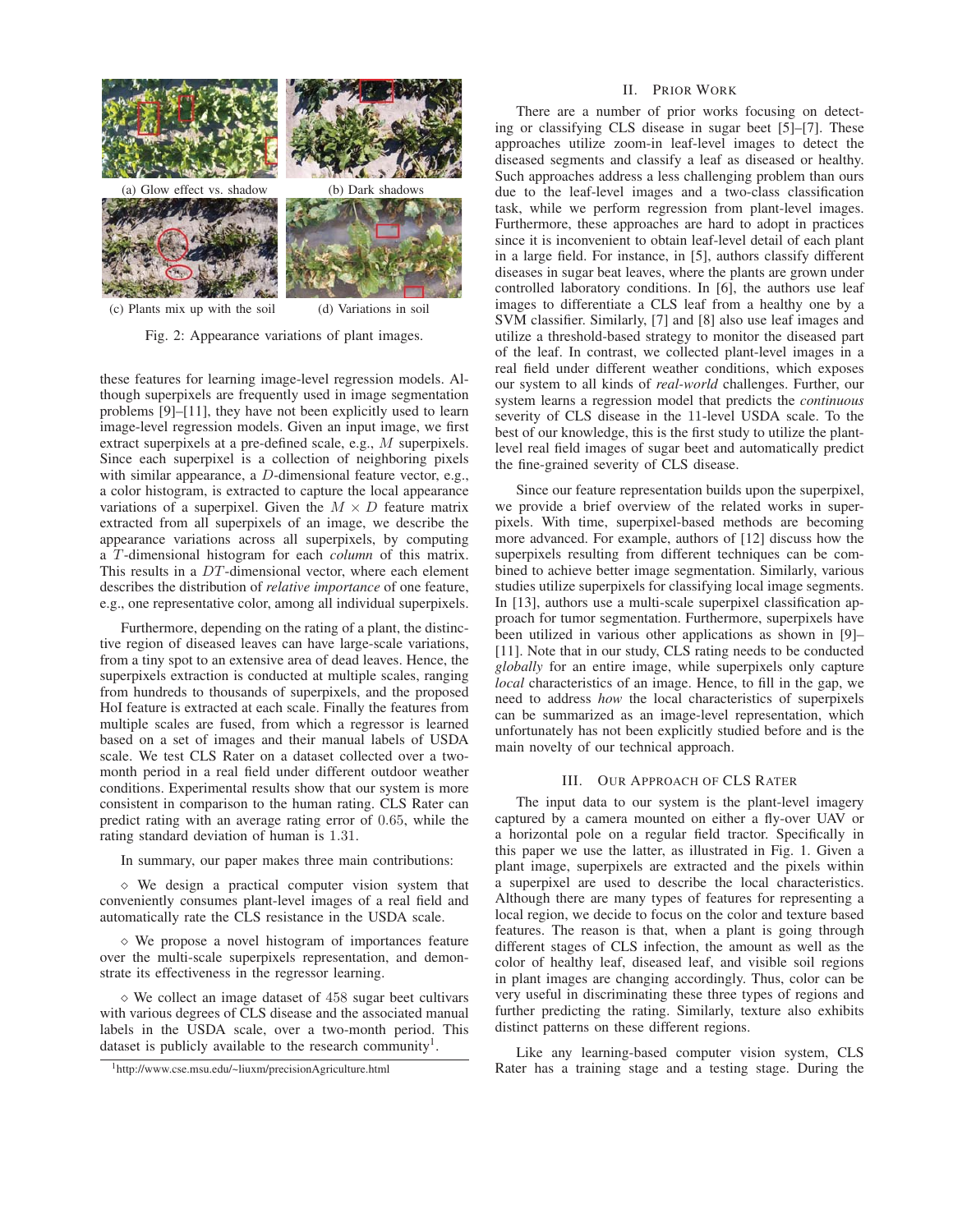

Fig. 3: The high-level architecture of our CLS Rater system.

training stage, a regressor is learned from a set of plant images with manual labels of the "USDA scale", with the goal that the predicted rating from the regressor is as close to the labeled rating as possible. While in the testing stage, the learned regressor is applied to an unseen plant image for automatically predicting its rating. As shown in Fig. 3, the training stage includes two modules: codebook generation module (CGM) and rating estimation module (REM). The goal of CGM is to model the representative colors in three different types of regions. In CGM, we manually label diverse sets of superpixels into each of the three regions, to which *k*-means clustering is applied independently for generating the codewords of these three regions. In REM, superpixels are extracted from a set of images at four scales, where at each scale a novel feature representation is used to describe both the local and global image characteristics. Features at all scales are then fused and a regressor is learned from the selected features. Processing in the testing stage is similar to REM except that it takes only one image as input. We describe the key components of the training stage as follows.

# *A. Superpixel Extraction*

CLS appears as diseased segments in sugar beet plants and depending on the extent of disease, these segments show largescale variations ranging from a tiny spot to a large segment. As a popular middle-level representation, a superpixel is a local segment in an image containing a group of neighboring pixels with similar appearance. Normally a scale is specified so that a pre-determined number M of superpixels can be generated for one image. To capture the local characteristics of diseased spots at all rating levels, we generate superpixels  $S^M = \{s_1, s_2, \cdots, s_M\}$  of an image at four different scales where  $\dot{M} = \{500, 1500, 2500, 3500\}$ . Using the standard implementation of [14], we observe that superpixels at each scale cover image local characteristics in a unique way, as shown in the zoom-in views of the smallest and largest scales in Fig. 4. For example, small sized superpixels, obtained with a large M, can completely fit to a small diseased spot developed in the early CLS stage. Although a larger sized superpixel cannot restrict its boundary to a small segment present in low rating images, it covers the surrounding of such a small spot and hence provides useful neighborhood contextual information,



Fig. 4: Superpixels at  $M = 500$  (left) and 3500 (right).

as indicated by the two parallel arrows in Fig. 4. On the other hand, in high rating images, larger superpixels can cover an entire large spot and provide a more confident indication of the severity of CLS (the leftmost arrow in Fig. 4).

## *B. Codebook Generation Module*

Motivated by the Bag of Words (BoW) approaches [15], we first learn a color codebook to estimate the representative colors (codewords) in the plant images. From our dataset we select a diverse set of  $B = 33$  images with various severities of CLS. For each image,  $I_i$ , superpixels at multiple scales  $\{S_i^M\}$  are generated. Using our GUI, the superpixels  $S_i^M$  of image L is displayed on the screen, where a user may select image  $I_i$  is displayed on the screen, where a user may select superpixels belonging to healthy, diseased and soil regions via mouse clicks. The selected subsets are denoted as  $S_{i}^{h}$ ,  $S_{i}^{e}$ , and  $S_{i}^{s}$  respectively. We perform this step for all *B* images to and  $S_i^s$  form  $S_i^s$ and  $S_i^s$  respectively. We perform this step for all B images to form  $\dot{\mathbf{S}}_H = \{\mathbf{S}_1^h, \dot{\mathbf{S}}_2^h, \cdots, \mathbf{S}_B^h\}$ ,  $\mathbf{S}_E = \{\dot{\mathbf{S}}_1^e, \dot{\mathbf{S}}_2^e, \cdots, \dot{\mathbf{S}}_B^e\}$  and  $\mathbf{S}_S = \{\mathbf{S}_1^s, \mathbf{S}_2^s, \cdots, \mathbf{S}_B^s\}$ . We collect about 150 superpixels for each of three cat each of three categories. We perform this superpixel selection procedure at two scales only. To select clean diseased spots, we use  $\{S_i^{3500}\}\$  containing smaller superpixels, whereas it is convenient to use  $\{S_i^{500}\}\$  for healthy plants and soil convenient to use  $\{S_i^{500}\}\$  for healthy plants and soil.

The RGB pixel values of all pixels within the superpixels of  $\mathbf{S}_H$ ,  $\mathbf{S}_E$ , and  $\mathbf{S}_S$  are fed to the *k*-means clustering for extracting codewords of each category. We extract 10 codewords for disease and soil respectively, and denote them as  $C_E$  and  $C_S$ . Since the healthy part shows high variations and also responds with lighter green in regions around the diseased part, we select 15 codewords  $C_H$ . We combine  $C_H$ ,  $C_E$ , and  $C_S$  to obtain a codebook with  $D = 35$  codewords  $C = \{c_1, c_2, ..., c_{35}\},\$ which will be used in the rating estimation module explained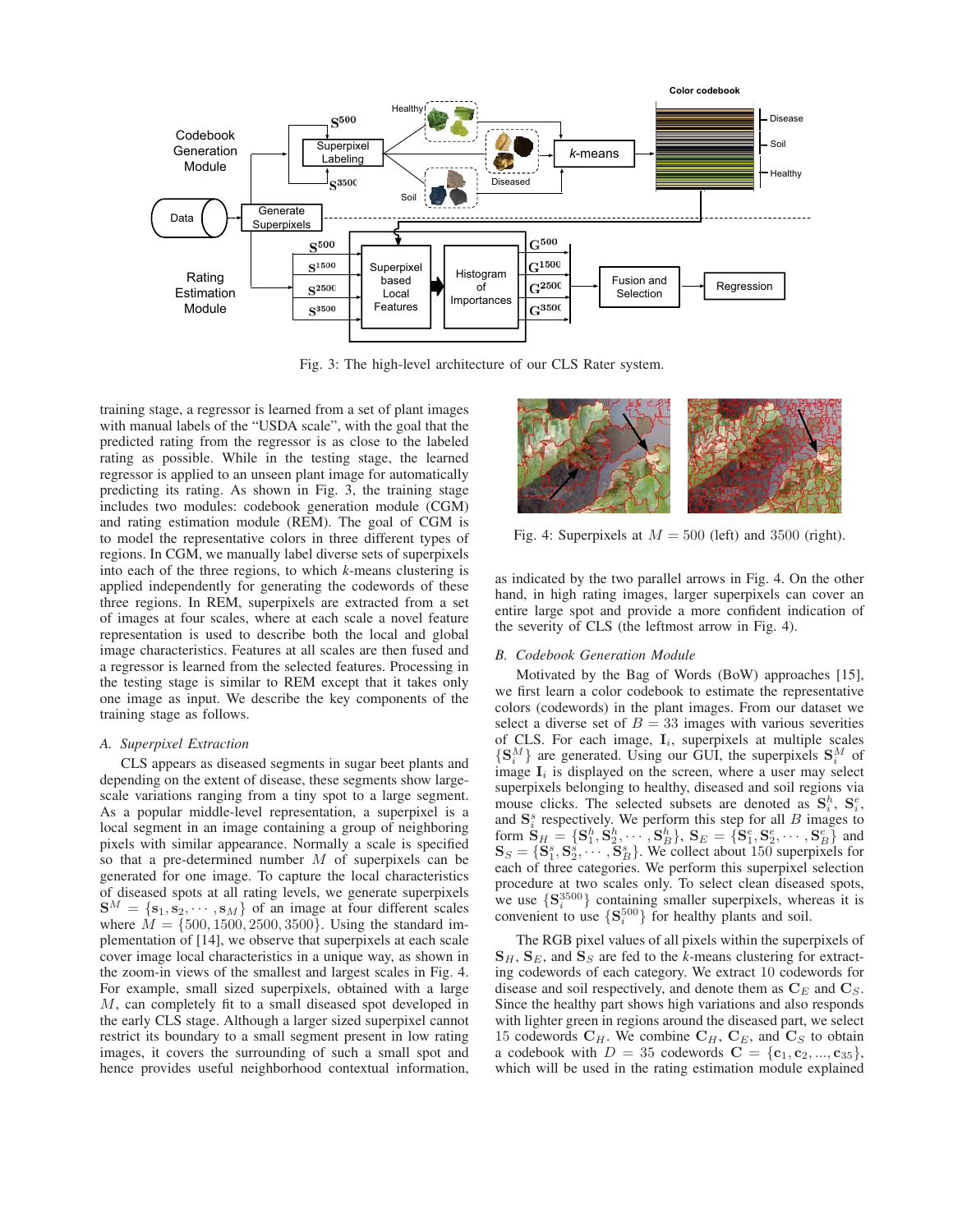

Fig. 5: Computing the Histogram of Importances (HoI).

below. An alternative approach to our codebook learning is to directly learn the color codewords from the images, which is not preferred because the resulting codewords will mainly cover the variations in healthy and soil parts, hence creating an unbalanced codebook.

## *C. Rating Estimation Module*

Based on the superpixels of an image set, this module performs two main tasks: 1) feature representation, and 2) feature selection and regressor learning.

*1) Feature Representation:* Feature representation is critical for any computer vision system. In our work, we strive to design an image-level feature that captures both the *local* pixel statistics, such as the small diseased spots, and the *global* image regularity, such as a large region of dead leaves. This leads to our proposed approach to compute our novel histogram of importances feature in two steps.

In the first step, a histogram feature is extracted to represent the color variation of all pixels within each superpixel. Given that an image **I** contains a set of <sup>M</sup> superpixels  $S^M = \{s_1, s_2, \dots, s_M\}$ , we compute a set of color histograms  $\mathbf{H} = [\mathbf{h}_1, \mathbf{h}_2, ..., \mathbf{h}_M]$ . For each superpixel  $\mathbf{s}_m \in \mathbf{S}^M$ , we have  $h_m(d) = \frac{h_d}{h_m}$ , where  $h_d$  indicates the number of pixels **u** within s whose color is most similar to c among all 35 within  $\mathbf{s}_m$  whose color is most similar to  $\mathbf{c}_d$  among all 35 codewords, i.e.,  $h_d = \sum_{\mathbf{u} \in \mathbf{s}_m} \delta(d = \arg \min_d ||\mathbf{I}(\mathbf{u}) - \mathbf{c}_d||_2),$ and  $\delta()$  is the indicator function.

Although  $h_m$  is a good descriptor of local appearance at each superpixel, it cannot be applied to regression learning directly because superpixels between two images are not matching with each other, as well as it depends on the superpixel scale M. Hence, we aim to extract an image-level feature independent to superpixel locations or M. Specifically, by observing the matrix **H** of an image, each element  $\mathbf{h}_m(d)$ indicates the relative importance of the color feature  $c_d$  within the superpixel  $\mathbf{s}_m$ . Such an importance value can vary between 0 and 1. By collecting all the importance values corresponding to the same feature  $c_d$ , i.e., one column of  $H$ , we can form a T-dimensional histogram of importance (HoI)  $\mathbf{g}_d$ , where  $\mathbf{g}_d(t) = \sum_m \delta(\frac{t-1}{T} \leq \mathbf{h}_m(d) < \frac{t}{T})$ ,  $1 \leq t \leq T$ , and both the part of  $T$  are integers. We show this procedure diagrammatically and  $T$  are integers. We show this procedure diagrammatically in Fig. 5. By collecting the HoI of all D color codewords, we have a  $\vec{D} \times \vec{T}$  feature representation  $\mathbf{G}^M = {\mathbf{g}_d}$  for one superpixel scale M.



Fig. 6: Color-based HoI of 9 images with different ratings.

Similar HoI features are also computed for the LBP-based texture features [16]  $L^M$ , where  $D = 256$ . In our study, we use  $T = 10$  for color features and  $T = 5$  for LBP features. Thus, for each image at one superpixel scale, we have a total of 1, 630 features. To visualize the HoI features, Fig. 6 plots  $\mathbf{G}^{M}$  of 9 randomly selected images at  $M = 500$ . We can clearly see a decrease of importances in healthy features and a slight increase of importances in soil features, as we move to higher ratings.

*2) Feature Fusion, Selection and Regression:* As mentioned before, superpixels at different scale cover local characteristics in different ways and provide different advantages over each other. Therefore, to get the best from every scale, we compute the color and LBP based HoI,  $\mathbf{G}^{M}$  and  $\mathbf{L}^{M}$ , at all four scales of each image, which results in a feature vector with the length of  $1,630 \times 4$ . However, since not all feature elements have a high discriminative power, we perform feature selection by the correlation-based approach [17], which is based on two measures: the high predictive ability and low correlation with already selected features. We then pass the selected set of 162 discriminative features to the bagging M5P regressor [18], [19]. M5P decision tree learns different regression functions for each leaf node of the tree. Experiments in the next section provide a comparative study of different regression schemes on our features. Our results show bagging M5P to be superior to other well-known regression paradigms.

#### IV. EXPERIMENTAL RESULTS

In this section we design experiments to answer the following questions: 1) how does CLS Rater perform in comparison to manual human rating? 2) how do different regression schemes perform at different superpixel scales? 3) is there any relation between the type of the regression methods and the type of feature representation? 4) how do our discriminative features vary across different CLS ratings? We now discuss different aspects of our experiments to answer these questions.

Dataset To record the progress of CLS disease, we collected 220 total videos of a sugar beet field from July 30, 2013 to September 12, 2013 on 10 different dates. Our field is of a rectangular shape at  $135 \times 168$  meters, and plants a total of 458 sugar beet cultivars. Along the short edge of this rectangle there are 22 field lines, where our tractor drives along each of the field lines for data collection. For each field line, our system captures a video of about 3 minutes at 30 FPS, with a frame size of  $1,080 \times 1,920$ . We reduce the frame size to  $540 \times 960$ for improved computational efficiency. A conventional RGB camera captures these videos from a height of 1.2 meters. For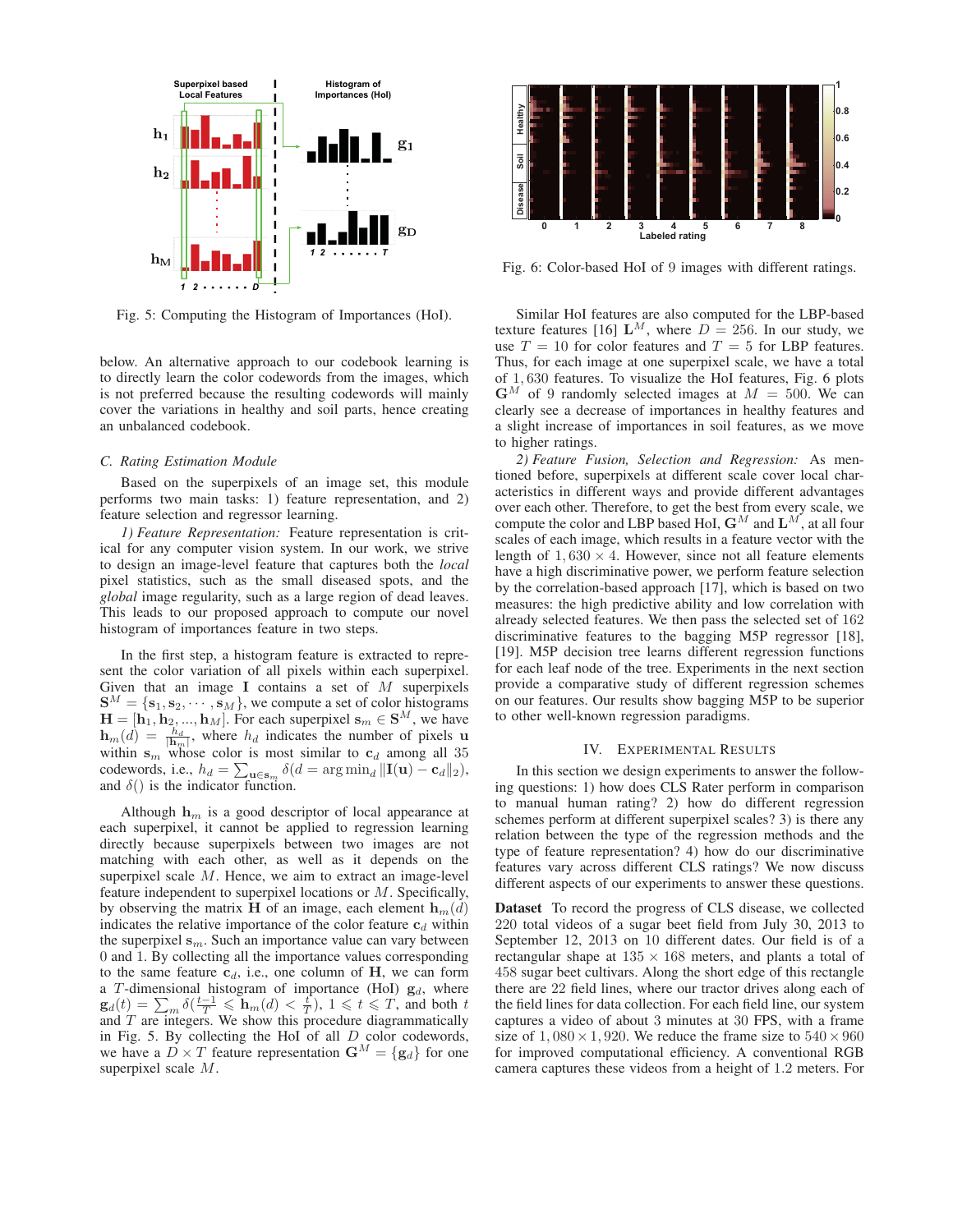TABLE I: Rating distribution of individual labels  $\{r_i^1, r_i^2, r_i^3\}$ .

| .ahr<br><br>∍ |           |                                      |      |                          |          |         |         |    |     |  |
|---------------|-----------|--------------------------------------|------|--------------------------|----------|---------|---------|----|-----|--|
| vı<br>ኈ       | o c<br>-- | $\alpha$<br>$\overline{\phantom{a}}$ | 10 U | $\overline{\phantom{a}}$ | -<br>120 | $1 - 1$ | --<br>. | v. | . . |  |

performance evaluation, we utilize a diverse set of 306 images extracted from all videos as the training and testing set. Using the USDA scale, three experts separately provide labels to all these images. The overall distribution of all labeled images across different ratings is tabulated in Tab. I.

In our experiments, we randomly split the 306-image set into two equal parts and use one for training and the other for testing. This is repeated to generate five partitions of training and testing sets. To address the inconsistency of human labeling, for each image  $I_i$  in our dataset, the manual ratings from three experts are averaged to generate the ground truth rating  $\bar{r}_i$ . Given  $\bar{r}_i$  and the estimated rating of  $\hat{r}_i$  from CLS Rater, we compute the *rating error* of our system on a Kimage testing set as  $e = \left(\frac{1}{K} \sum_i ||\bar{r}_i - \hat{r}_i||^2\right)^{\frac{1}{2}}$ .

Regression Results Using our data, we evaluate a diverse set of regression methods belonging to three categories: (1) functional regression (SVM [20], Least Median Squared Linear (LMS) [21], Linear), (2) decision tree learning-based regression (M5P) [19], and (3) rule learning-based regression (M5Rules) [22]. We use bagging with each of these methods to enhance their predictive abilities. To remove the bias in coding, we utilize the standard regression implementations in [17]. Regressor training and testing are conducted on all five partitions and the average results are reported in Tab. II. We observe that while features at different superpixel scales are preferred by different regression methods, the fused feature (**S**all) achieves the best performance regardless of the method. Also in general M5P performs the best among all regression methods. Therefore, our CLS Rater utilizes the fused feature with a M5P regressor. One baseline method to compare with our HoI feature is the BoW features [15] based on the 35 color codewords and 256 LBP codewords of each image. As shown in the *BoW* column of Tab. II, none of the regression methods based on BoW is superior to CLS Rater.

We further explore how the regression methods perform with different types of appearance features, i.e., color and LBP. As shown in Fig. 7, in general fusing color and LBP features improves the system performance for various regression methods. However, M5P and M5Rules perform well using color alone, and fusing with LBP has no noticeable improvement.

To study how CLS Rater performs across different ground truth ratings, we plot the estimation results of all testing images in one of the partitions in Fig. 8. The narrow line-like plot shows that the rating error is evenly distributed across the entire rating range, which is desired for practical applications.

Feature Analysis We now analyze the features selected by M5P during its training process. Note that M5P is a tree-based regressor where each node is associated with a selected feature. Due to limited space, we only analyze the top hierarchy nodes (features) and select four nodes, each with a different type of feature, i.e., the color features from the disease, soil and healthy region and one LBP-based texture feature. In order



Fig. 7: Regression performance with different feature types.



Fig. 8: Labeled rating vs. the estimated rating of CLS Rater.



Fig. 9: Top hierarchy features of bagging M5P regressor.

to see how effective these four selected features are on the testing images, we perform the following computation. Using the same testing set as Fig. 8, we allocate the testing images with the same ground truth rating into one group. For each of the four selected features, we compute its average feature values from images within the same group. This leads to a vector for each selected feature, which is further normalized by dividing with the maximal element in the vector. We plot the resulting four vectors in Fig. 9. We see a clear trend for each of the four features. For example, there is an overall increase in the values of the disease feature and a notable decrease in healthy feature as moving to higher ratings, which is consistent with the observation of human rater in the field. This study also provides an insight on how the HoI feature element extracted from various regions contributes to CLS rating.

CLS Rater vs. Human Rating In general, it takes about 5 seasons to train an unskilled individual for rating CLS disease and at least 1 season to train a pathologist. However, it is well known that human experts tend to provide *inconsistent* rating for CLS. Hence, it is interesting to compare the rating error of CLS Rater to the error observed in human rating. The minimal estimation error for CLS Rater is 0.65, as shown in Tab. II. For comparison, we calculate the standard deviation of human rating using the *same* equation as our system error e, i.e.,  $e^h = (\frac{1}{3K} \sum_i \sum_j ||\vec{r}_i - \hat{r}_i^2||^2)^{\frac{1}{2}}$ . Based on the same<br>five partitions in computing e the standard deviation of human five partitions in computing e, the standard deviation of human